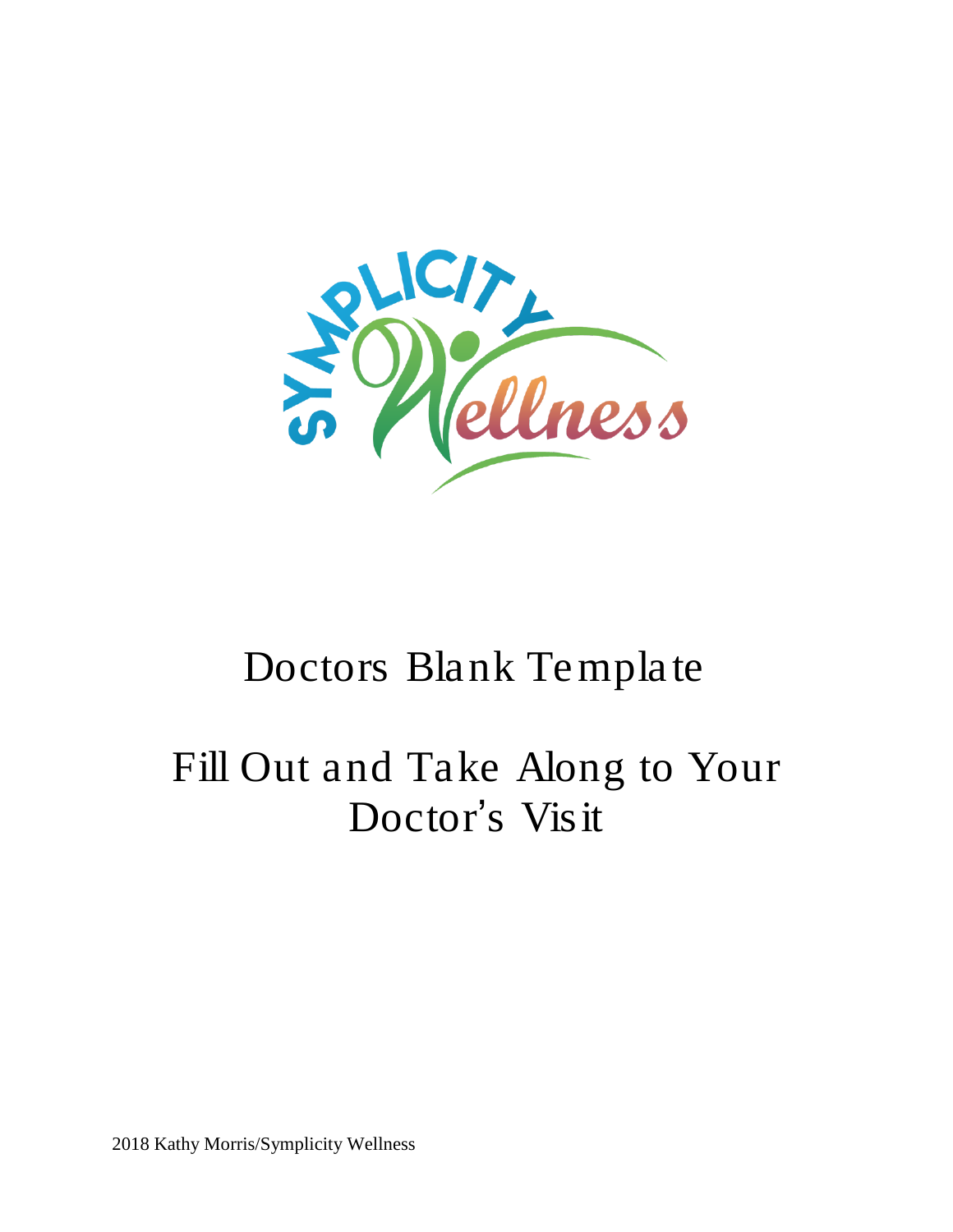Name:

Age:

Weight:

Height:

Health conditions or biggest complaints:

Ongoing Symptoms: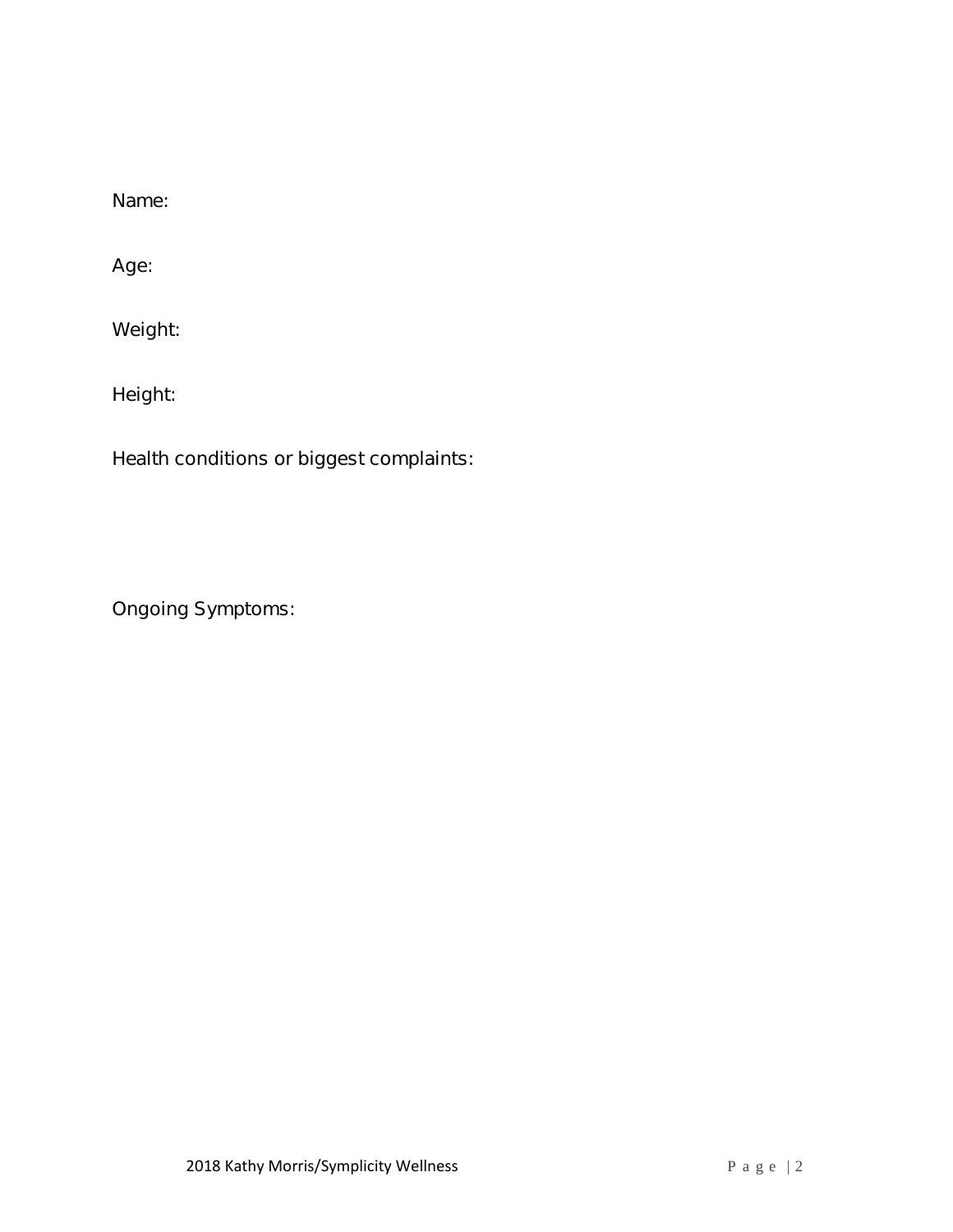### *Most recent lab results*

#### *(and a list of standard labs to request each year if they haven't been done.*

*Add your own labs as well if symptomatic or concerned about anything not listed)*

| Test Name                       | Date of Test | Result | Extra Info |
|---------------------------------|--------------|--------|------------|
| TSH (thyroid)                   |              |        |            |
| Free T4 (thyroid)               |              |        |            |
| Free T3 (thyroid)               |              |        |            |
| Reverse T3 (thyroid)            |              |        |            |
| TPO and TGAB<br>(antibody test) |              |        |            |
| Fasting Cholesterol             |              |        |            |
| Pregnenelone                    |              |        |            |
| <b>DHEA</b>                     |              |        |            |
| Estradiol                       |              |        |            |
| Progesterone                    |              |        |            |
| Free testosterone               |              |        |            |
| Total Testosterone              |              |        |            |
| Iron Serum and<br>Saturation    |              |        |            |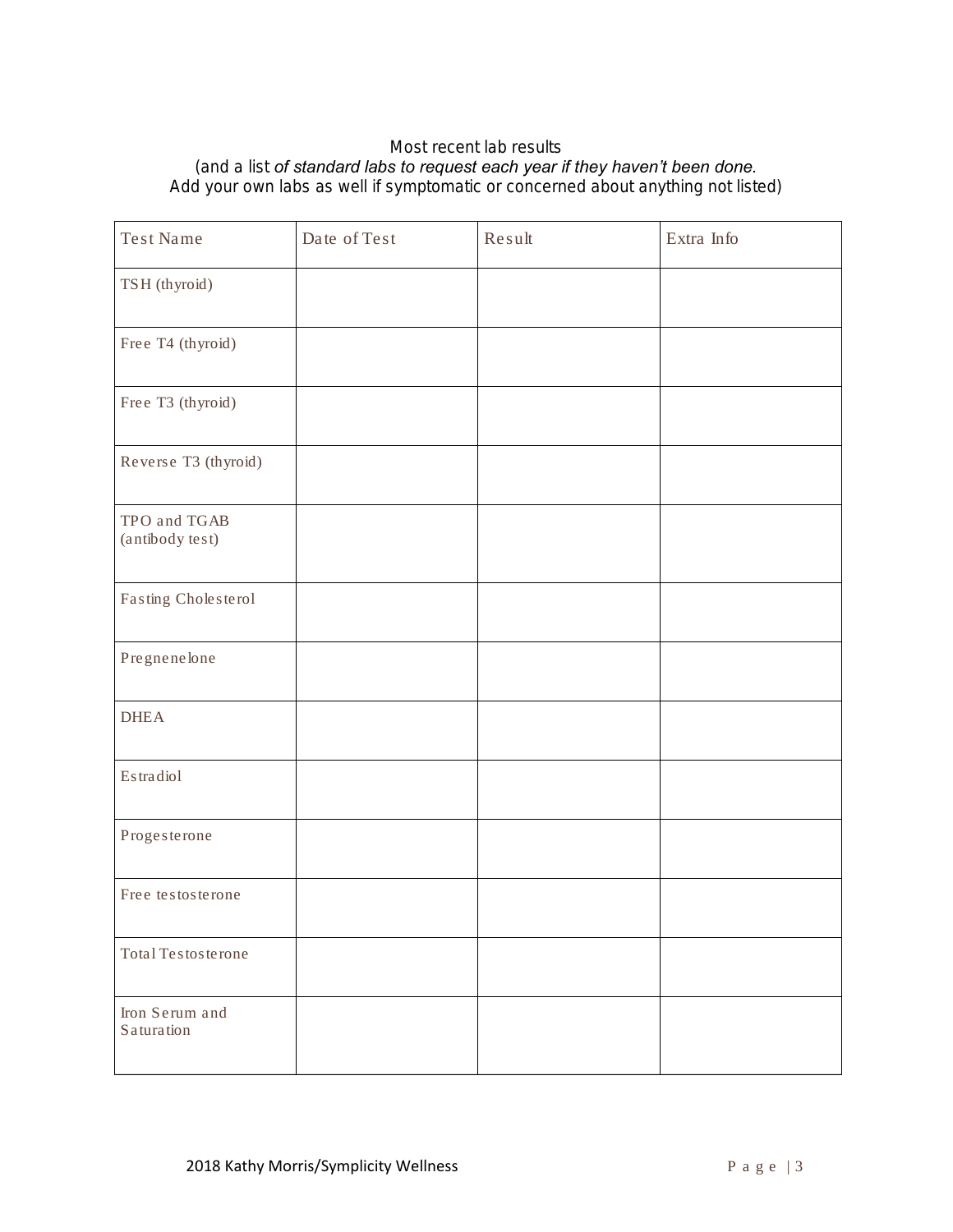| $\rm Fermi$                 |  |  |
|-----------------------------|--|--|
| ${\rm UIBC}$                |  |  |
| ${\rm TIRC}$                |  |  |
| B12 and MMA                 |  |  |
| $D-25$                      |  |  |
| CBC                         |  |  |
| $\ensuremath{\mathrm{CMP}}$ |  |  |

*Additional testing:*

Diurnal Saliva Cortisol test (best done by ND or ordered online [here](http://www.canaryclub.org/) and done at home)

Any stool testing/saliva/urine or hair analysis:

DUTCH Testing for hormones:

## *Food and lifestyle (please provide a detailed examples)*

Typical breakfast:

Typical lunch: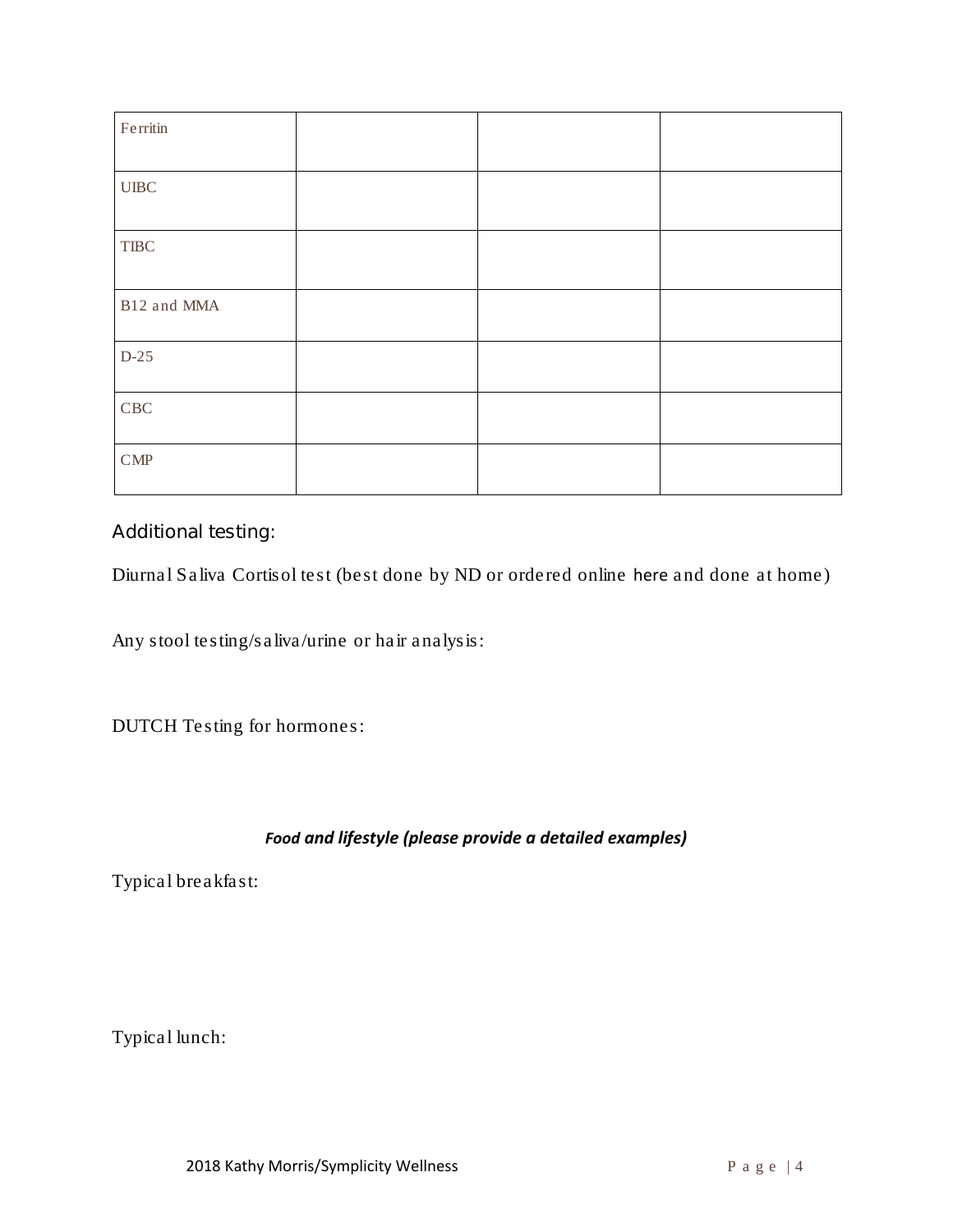Typical dinner:

Snacks:

Water intake

Alcohol:

Exercise:

Work:

Sleep:

Hobbies:

Stress:

What are you doing consistently for fun?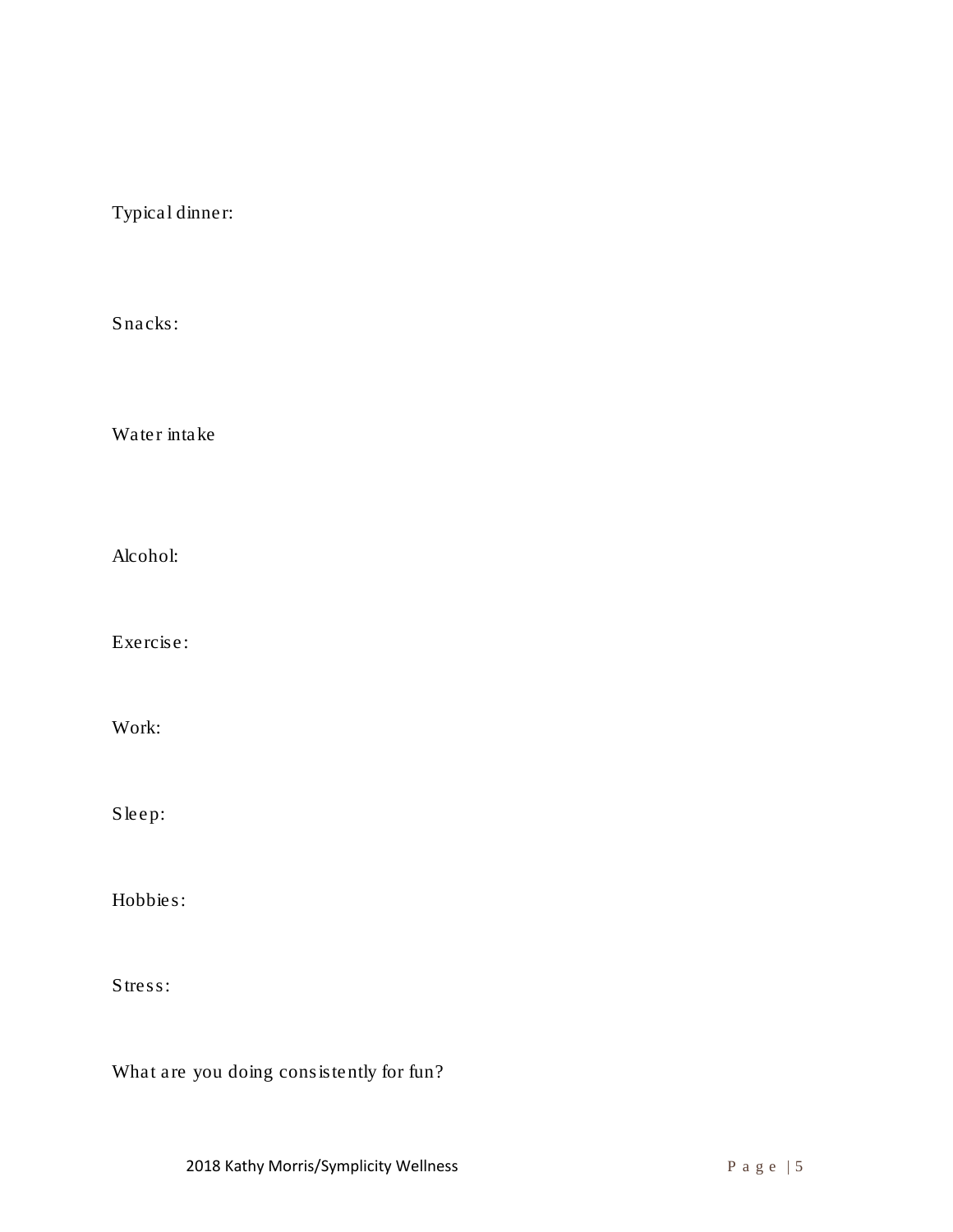| Type | Dosage | How many times<br>per day | Extra Notes |
|------|--------|---------------------------|-------------|
|      |        |                           |             |
|      |        |                           |             |
|      |        |                           |             |
|      |        |                           |             |
|      |        |                           |             |
|      |        |                           |             |
|      |        |                           |             |
|      |        |                           |             |

# *Supplements and medications*